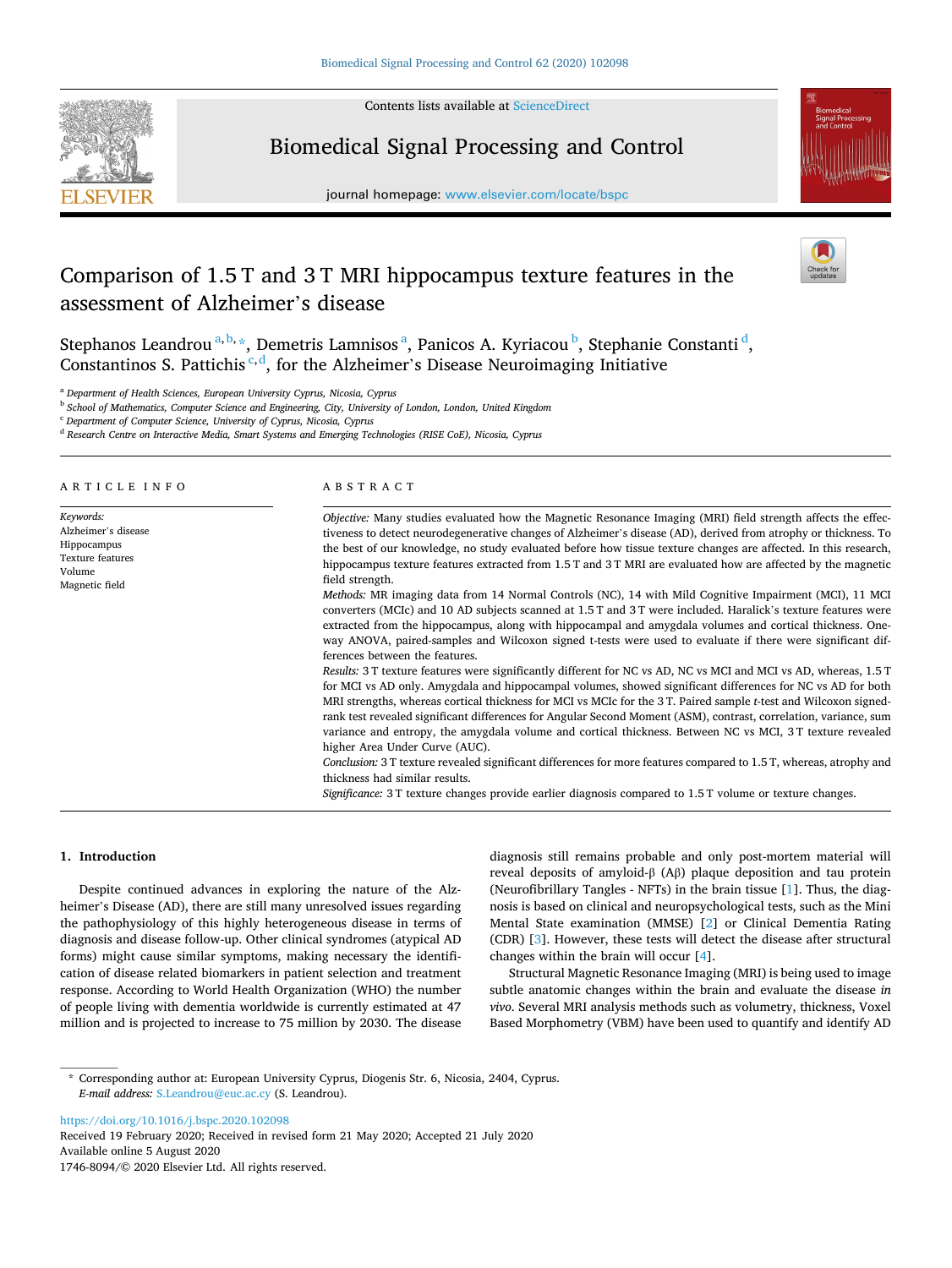<span id="page-1-0"></span>related biomarkers. MRI is widely used to detect brain structural changes caused from neurodegeneration and its importance in the assessment of AD was underlined by its inclusion in the new diagnostic criteria [[5](#page-5-0)]. Hippocampal atrophy is one of the most valid and used biomarker in the evaluation and prediction of AD [6–[8\]](#page-5-0). Furthermore, amygdala atrophy was comparable to hippocampal atrophy [[9](#page-5-0)] and patterns of loss of cortical thickness from MRI have been also reported in early phase of AD [\[10](#page-5-0)]. For a review on quantitative MRI brain studies in the assessment of AD, the reader is referred to [[11\]](#page-5-0).

Theoretically, increasing the magnetic field strength from 1.5 T to 3 T, roughly doubles the signal-to-noise ratio (SNR), and provides a higher contrast to noise ratio (CNR), per unit scan time, to better differentiate gray/white matter and other tissues. Therefore, the boundaries between gray and white matter are better seen in 3 T images and as a result the delineation is easier. However, the higher magnetic field of 3 T comes with a cost of increased level of artifacts [\[12](#page-5-0)] which might affect the features extracted from the images. Furthermore, with stronger fields, the magnetic field inhomogeneity increases as well due to susceptibility increase in spatial variations [[13\]](#page-5-0). Currently, most MRI studies are conducted at 1.5 T [14–[17\]](#page-5-0); however, some studies investigated a stronger magnetic field, such as from 3 T as tabulated in Table 1, investigating whether 3 T MRI strength fields can provide better atrophy detection compared to 1.5 T [[18](#page-5-0)–22]. Overall, 1.5 T and 3 T scans did not significantly differ in their power to detect neurodegeneration from atrophy.

In the assessment of AD most of the structural MR imaging studies have been using biomarkers that are derived from larger scale tissue changes such as atrophy. On the other hand, texture analysis, evaluates the statistical properties of the image quantitatively, therefore, texture based biomarkers might be able to detect smaller scale changes of neurodegeneration. Texture analysis in the assessment of AD was previously investigated in both classification and prediction modelling of AD with very encouraging results [\[23,24](#page-5-0)], where it was seen that texture achieved higher Area Under Curve (AUC) compare to volume.

The main objective of this study was to evaluate if smaller scale tissue changes in AD derived from texture are more easily detectable in 3 T which could lead to an earlier diagnosis. Specifically, texture features were extracted from the hippocampus of normal controls (NC), mild cognitive impairment (MCI) and AD subjects in order to evaluate how well each magnetic field strength detects textural differences between these groups. To the best of our knowledge, this is the first study that compared texture features extracted from 1.5 T and 3 T images for the hippocampus. However, for comparison, we included larger scale changes as well, such as volumetric features derived from hippocampus and amygdala, plus, cortical thickness which also represents a wellknown AD biomarker  $[9,25-27]$  $[9,25-27]$  $[9,25-27]$ . In this study, it is hypothesized that through texture features, stronger magnetic fields could provide better differentiation between the aforementioned groups.

**Table 2**  Demographics data

| $50$ cmographics and               |                    |                          |                      |                   |              |
|------------------------------------|--------------------|--------------------------|----------------------|-------------------|--------------|
| Variables at<br>Baseline           | NC.<br>$(n = 14)$  | <b>MCI</b><br>$(n = 14)$ | MCIc<br>(11)         | AD<br>$(n = 10)$  | p<br>value   |
| Sex (M/F)<br>Age (mean $\pm$ SD)   | 4/10<br>74.9 (5.2) | 10/4<br>71.8(8.1)        | 8/3<br>74.4<br>(6.6) | 3/7<br>75.0 (7.5) | .030<br>.588 |
| <b>MMSE Score</b><br>$mean \pm SD$ | 29(1.1)            | 27(1.4)                  | 26(1.4)              | 23(2.2)           | .000         |

Abbreviations: NC: normal controls; MCI: mild cognitive impairment; MCIc: MCI converters; AD: Alzheimer's disease; MMSE: mini mental state examination; SD: standard deviation.

# **2. Materials and methods**

# *2.1. The alzheimer's disease neuroimaging initiative*

For the preparation of this article data were obtained from the Alzheimer**'**s Disease Neuroimaging Initiative (ADNI) database [\(http://adni.](http://adni.loni.usc.edu/)  [loni.usc.edu/\)](http://adni.loni.usc.edu/). The ADNI was launched in 2003 as a public-private partnership, led by principal investigator Michael W. Weiner, MD. The primary goal of ADNI was to test whether serial MRI, positron emission tomography (PET), other biological markers and clinical and neuropsychological assessment can be combined to measure the progression of MCI and early AD.

## *2.2. Subjects*

Baseline scans of a total of 49 subjects were included in the study (14 NC, 14 MCI, 11 MCIc and 10 AD subjects) who underwent both 1.5 T and 3 T MR imaging. Inclusion criteria for NC were: MMSE scores between 24 and 30; CDR of zero; absence of depression, MCI and dementia. Inclusion criteria for MCI were: MMSE scores between 24 and 30; CDR of 0.5; objective memory loss, measured by education adjusted scores on Wechsler Memory Scale Logical Memory II [\[28](#page-5-0)], absence of significant levels of impairment in other cognitive domains; absence of dementia. Inclusion criteria for AD were: MMSE scores between 20 and 26; CDR of 0.5 or 1.0; NINCDS/ADRDA criteria for probable AD [\[5\]](#page-5-0), [[29\]](#page-5-0). Detailed description of inclusion/exclusion criteria can be found in the ADNI protocol (adni.loni.usc.edu/methods/documents/). Subject baseline demographics are summarized in Table 2.

# *2.3. MRI data*

All the subjects had a standardized protocol on both 1.5 T and 3 T MRI units from 3 MR imaging vendors (GE Healthcare, Milwaukee, Wisconsin; Philips Healthcare, Best, the Netherlands; or Siemens, Erlangen, Germany) with a standardized protocol developed to evaluate 3D T1-weighted sequences for morphometric analyses. T1-weighted volumetric 3D sagittal magnetization prepared rapid gradient-echo

| w<br>۰.<br>× |  |
|--------------|--|
|--------------|--|

| Main Author                      | Region of<br>Interest | Data<br>Type | Subjects       | Description                                                                                                                                                                         |
|----------------------------------|-----------------------|--------------|----------------|-------------------------------------------------------------------------------------------------------------------------------------------------------------------------------------|
| Briellmann et al.,<br>2001, [18] | Hippocampus           | Volume       | NC.            | Control hippocampal volume measurements obtained at 1.5 T and at 3 T were not different.                                                                                            |
| Chow et al., 2015,<br>[19]       | <b>Hippocampus</b>    | Volume       | NC. MCI.<br>AD | 3 T images, with their higher contrast and higher signal-to-noise ratio, may enhance the topographic<br>localization of atrophy.                                                    |
| Ho et al., 2010 [20]             | Whole brain           | Volume       | AD, MCI        | 1.5 T and 3 T scans did not significantly differ in their power to detect neurodegenerative changes.                                                                                |
| Macconald et al.,<br>2014, [21]  | Hippocampus           | Volume       | NC, AD         | Hippocampal volume and atrophy rates discriminated well between controls and AD subjects, and there was<br>no evidence of a difference in predictive ability between 1.5 T and 3 T. |
| Lötjönen et al., 2011,<br>[22]   | <b>Hippocampus</b>    | Volume       | NC, MCI,<br>AD | When comparing hippocampus volume extracted from 1.5 T and 3 T images, the absolute value of their<br>difference was low (equal to 3.2 %).                                          |

Abbreviations: NCnormal controls; MCImild cognitive impairment; ADAlzheimer's disease; TTesla.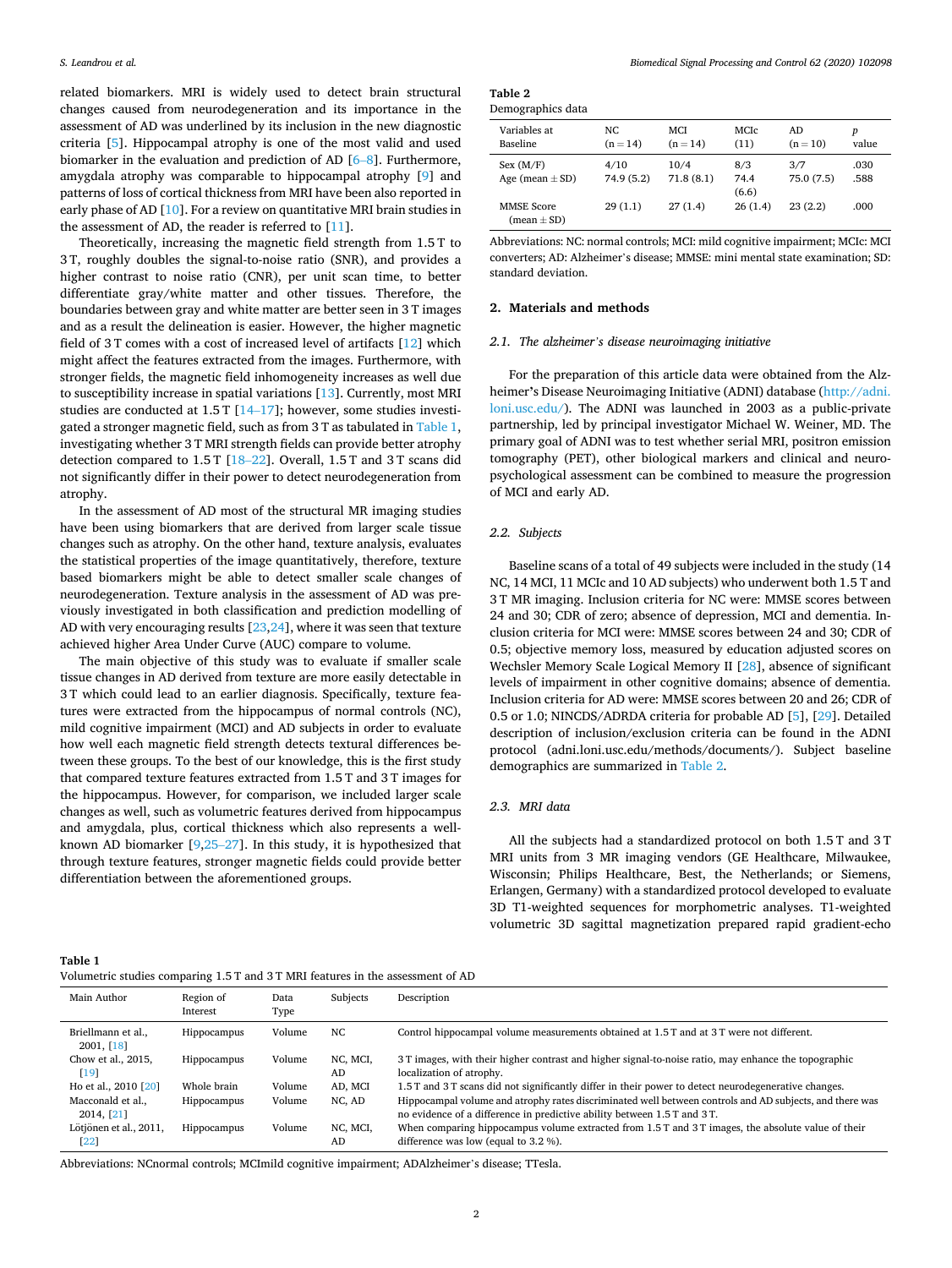(MPRAGE) baseline scans collected for each subject. The 1.5 T and 3 T scanning protocols used a 3D sagittal volumetric sequence. The typical 1.5 T acquisition parameters were  $TR = 2400$  ms, minimum full TE, TI = 1000 ms, flip angle =  $8^\circ$ , FOV = 24 cm, with a  $256 \times 256 \times 170$ acquisition matrix in the x-, y-, and z-dimensions, yielding a voxel size of  $1.25 \times 1.25 \times 1.2$  mm3. For 3 T scans, the typical parameters were a TR =2300 ms, minimum full TE, TI =900 ms, flip angle =  $8^\circ$ , FOV = 26 cm, with a  $256 \times 256 \times 170$  acquisition matrix in the x-, y-, and z-dimensions, yielding a voxel size of  $1.0 \times 1.0 \times 1.2$  mm3.

FreeSurfer v6.0 software, Martinos Center for Biomedical Imaging, Harvard-MIT, Boston USA [[30\]](#page-5-0) was used for the segmentation and volumetric representations of the subcortical brain regions were used in this study (the hippocampus and the amygdala) and the surface-based estimation of cortical thickness through the calculation of the shortest distance between gray and white matter. Default parameters were used and bilateral ROIs were joined. Freesurfer is based on Surface-based Analysis (SBA) and derives morphometric measures from geometric models of the cortical surface. It uses a probabilistic atlas derived from a manually labeled training set of expert measurements and automatically performs subcortical and cortical segmentation of the brain. The Freesurfer pipeline, conforms the MRI scans to an isotropic voxel size of 1 mm<sup>3</sup>, and their intensity was normalized using the automated N3 algorithm [[31\]](#page-5-0), followed by skull stripping and neck removal. Details of these have been previously discussed in detail [\[30](#page-5-0)], [[32\]](#page-5-0).

Hippocampal texture features were calculated using KNIME Analytics platform [[33\]](#page-5-0). The following Haralick texture features [[34\]](#page-5-0) were computed: Angular Second Moment (ASM), Contrast, Correlation, Variance, Sum Average, Sum Variance and Entropy. Their average was calculated in four directions ( $0^\circ$ , 45 $^\circ$ , 90 $^\circ$ , 135 $^\circ$ ) with the distance between adjacent pixels set to 1.

#### *2.4. Statistical analysis*

Baseline score differences for cognitive tests, volume, thickness and texture were examined between the 4 groups through one-way ANOVA and statistical significance was  $p < .05$ . One-way ANOVA with post hoc Bonferroni correction was also used to examine the between-group differences. Then a paired-samples *t*-test was used for normally distributed data for a direct comparison between 1.5 T versus 3 T texture, volume and thickness measures. In the cases where the assumption of normality as assessed by Shapiro-Wilk's test was not met, a Wilcoxon signed-rank test was used. Furthermore, through a logistic regression model receiving operating characteristic (ROC) curves, we determined the performance of both systems and their ability to distinguish NC from MCI subjects.

Statistical analysis was performed with IBM SPSS Statistics Version 24 (IBM Corp. Released 2011. IBM SPSS Statistics for Windows, Version 20.0. Armonk, NY: IBM Corp.)

## **3. Results**

## *3.1. Baseline demographics for baseline measures*

Baseline demographics including gender, age and MMSE scores are tabulated in [Table 2.](#page-1-0) As expected, the NC subjects had the highest MMSE score compared to the other groups. Furthermore, there were significant differences for sex and MMSE score variables but not for age.

## *3.2. Summary statistics for texture, volume and thickness features*

In Table 3, features extracted from 1.5 T showed no statistical significant differences among the groups, except for hippocampal entropy  $(p= 0.035)$ , and hippocampal and amygdala volumes,  $(p= 0.004$  and  $p = .006$  respectively). On the other hand, features extracted from 3T images, revealed statistical significant differences among all groups for all texture features including hippocampal and amygdala volumes. Cortical thickness was also statistically significant between the groups for both 1.5T and 3T,  $p = .031$  and  $p = .015$  respectively.

#### *3.3. Between-group comparisons*

A one-way ANOVA with post hoc Bonferroni correction was conducted on baseline scans to determine if there were significant texture characteristics differences between the four groups. Subjects were classified into four groups NC vs AD, NC vs MCI and MCI vs AD. Texture features were extracted from the hippocampus and data were normally distributed, as assessed by Shapiro-Wilk's test (p *>* .05) and statistical significance was defined as p *<* .05. There were no outliers in the data, as assessed by boxplot inspection, and all data are presented as mean  $\pm$  standard deviation (SD).

As seen in [Table 4](#page-3-0), 1.5 T hippocampal texture features, showed significant difference for entropy only in the MCI vs AD group. Furthermore, hippocampal and amygdala volume showed significant differences between NC vs AD group.

On the other hand, 3 T hippocampal texture features, revealed significant differences in more cases. Specifically, for NC vs AD group, all texture features (except correlation) showed significant differences. Furthermore, significant differences were also seen for NC vs MCI and MCI vs AD. Similarly to 1.5 T, volumetric measures of hippocampus and amygdala showed significant differences between NC vs AD group only,

**Table 3** 

Texture, volumetric and thickness features for the NC, MCI, MCIc and AD groups for 1.5 T and 3 T MRI systems

| Mean (SD)   |                                        |                              |             |            |            |            |             |                |      |  |
|-------------|----------------------------------------|------------------------------|-------------|------------|------------|------------|-------------|----------------|------|--|
| NC          |                                        | MCI                          |             | MCIc       |            | AD         |             | <i>p</i> value |      |  |
| 1.5T        | 3T                                     | 1.5T                         | 3T          | 1.5T       | 3T         | 1.5T       | 3T          | 1.5T           | 3T   |  |
| .102(.035)  | .070(.021)                             | .105(.043)                   | .095(.037)  | .105(.023) | .102(.024) | .121(.032) | .112(.033)  | .616           | .009 |  |
| 166(20.0)   | 150 (14.9)                             | 169(15.0)                    | 173 (9.9)   | 179 (19.8) | 180 (14.0) | 180 (19.5) | 177 (17.8)  | .209           | .000 |  |
| .54(.07)    | .46(0.09)                              | .52(.083)                    | .47(0.10)   | .54(0.043) | .54(.03)   | .53(.055)  | .54(.022)   | .805           | .024 |  |
| 190 (33.3)  | 154 (21.6)                             | 184 (25.5)                   | 172 (30.5)  | 204 (10.3) | 189 (22.8) | 201(9.0)   | 205(9.1)    | .181           | .000 |  |
| 41(4.2)     | 43(3.1)                                | 39(5.3)                      | 41(5.3)     | 39(2.5)    | 38(2.3)    | 38(4.3)    | 37(4.2)     | .487           | .010 |  |
| 593 (123)   | 463 (84)                               | 567 (100)                    | 517 (120)   | 619 (64)   | 584 (73)   | 622 (32)   | 638 (29)    | .466           | .000 |  |
| 3.7(0.21)   | 3.9(0.16)                              | 3.7(0.08)                    | 3.7(0.18)   | 3.7(0.14)  | 3.7(0.24)  | 3.5(0.17)  | 3.6(0.14)   | .035           | .009 |  |
|             |                                        |                              |             |            |            |            |             |                |      |  |
| 3685 (380)  | 3709 (365)                             | 3388 (598)                   | 3299 (557)  | 3041 (344) | 3217 (684) | 3038 (463) | 3148 (421)  | .004           | .040 |  |
| 1461 (163)  | 1625 (189)                             | 1298 (243)                   | 1364 (288)  | 1292 (235) | 1392 (304) | 1113 (146) | 1227 (341)  | .006           | .009 |  |
|             |                                        |                              |             |            |            |            |             |                |      |  |
| 2.32 (.056) | 2.34 (.030)                            | 2.31 (.068)                  | 2.34 (.073) | 2.24(0.12) | 2.28(.076) | 2.24(0.07) | 2.29(0.064) | .031           | .015 |  |
|             | Volumetric Features (mm <sup>3</sup> ) | Hippocampal Texture features |             |            |            |            |             |                |      |  |

Abbreviations: SD: standard deviation; NC: normal controls; MCI: mild cognitive impairment; MCIc: MCI converter; AD: Alzheimer's disease; MMSE: mini mental state examination; ASM: Angular second moment.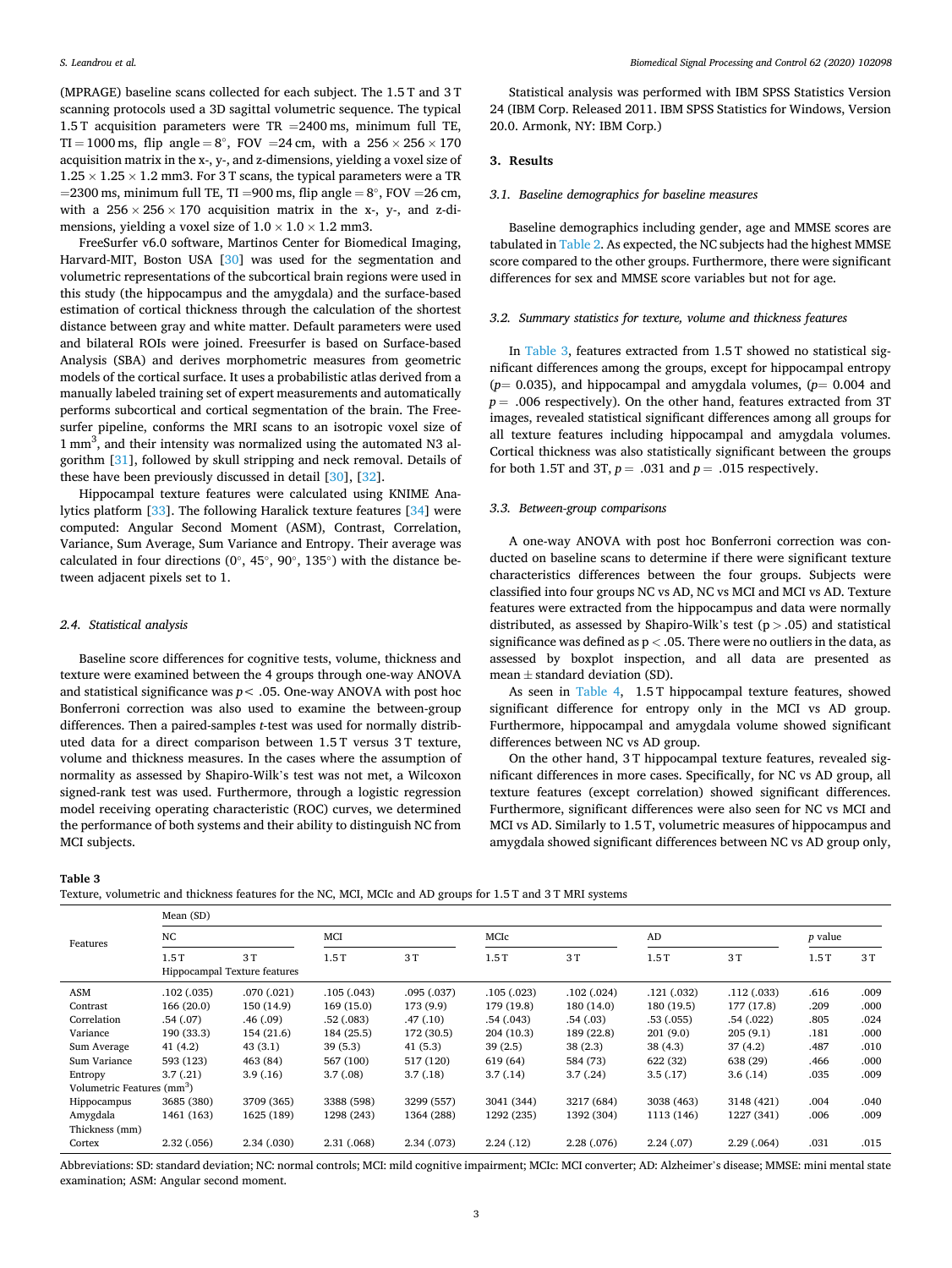#### <span id="page-3-0"></span>**Table 4**

|  |  |  |  |  |  |  | Hippocampal texture, volume and thickness differences at 1.5 T and 3 T MRI systems |
|--|--|--|--|--|--|--|------------------------------------------------------------------------------------|
|--|--|--|--|--|--|--|------------------------------------------------------------------------------------|

|                                        | Mean Difference (SE)            |                  |               |               |                |                |               |                  |  |
|----------------------------------------|---------------------------------|------------------|---------------|---------------|----------------|----------------|---------------|------------------|--|
|                                        | NC vs AD                        |                  | NC vs MCI     |               | MCI vs MCIc    |                | MCI vs AD     |                  |  |
|                                        | 1.5T<br><b>Texture features</b> | 3T               | 1.5T          | 3T            | 1.5T           | 3T             | 1.5T          | 3T               |  |
| ASM                                    | $-.018$                         | $-.0420(.01)$ *  | $-.002(.01)$  | $-.023$       | .000           | $-.008$        | .016          | $-.018$          |  |
|                                        | (.01)                           |                  |               | (.01)         | (.01)          | (.01)          | (.01)         | (.01)            |  |
| Contrast                               | $-13.40(7.7)$                   | $-26.84(5.9)$ *  | $-2.93(7.0)$  | $-22.73$      | $-9.07(7.5)$   | $-6.71$        | $-10.45$      | $-4.10$          |  |
|                                        |                                 |                  |               | $(5.5)^*$     |                | (5.9)          | (7.7)         | (5.8)            |  |
| Correlation                            | $-.007$                         | $-.076$          | $-.020(.02)$  | $-.003$       | $-.024(.02)$   | $-.069$        | $-.013$       | $-.073$          |  |
|                                        | (.02)                           | (.03)            |               | (.03)         |                | (.03)          | (.03)         | (.03)            |  |
| Variance                               | $-11.3(10.7)$                   | $-50.9(10.4)$ *  | $-5.7$        | $-17.6$       | $-19.8(10.0)$  | $-17.5$        | $-17.1$       | $-33.3(10.4)$ *  |  |
|                                        |                                 |                  | (9.1)         | (8.9)         |                | (9.5)          | (10.7)        |                  |  |
| Sum Average                            | $-2.78$                         | $-5.18(1.6)$ *   | $-1.16(1.6)$  | $-1.80$       | $-.352(1.7)$   | $-2.68$        | $-1.61$       | $-3.38$          |  |
|                                        | (1.7)                           |                  |               | (1.5)         |                | (1.6)          | (1.8)         | (1.66)           |  |
| Sum Variance                           | $-28.9(41.6)$                   | $-174.5(39.5)$ * | $-25.9(35.4)$ | $-54.3$       | $-51.6(37.8)$  | $-66.9(36.0)$  | $-54.9$       | $-120.1(39.5)$ * |  |
|                                        |                                 |                  |               | (33.7)        |                |                | (41.6)        |                  |  |
| Entropy                                | $-.135$                         | $-.274(.01)$ *   | $-.080(.06)$  | $-.192$       | $-.080(.07)$   | $-.026$        | $-.21$        | $-.082$          |  |
|                                        | (.06)                           |                  |               | (.07)         |                | (.07)          | $(.07)^*$     | (.080)           |  |
| Volumetric Features (mm <sup>3</sup> ) |                                 |                  |               |               |                |                |               |                  |  |
| Hippocampus                            | $-646(193)$ *                   | $-561(214)$ *    | $-296(176)$   | $-410$        | $-347(200)$    | $-81$          | $-350$        | $-150$           |  |
|                                        |                                 |                  |               | (195)         |                | (208)          | (193)         | (214)            |  |
| Amygdala                               | $-347$                          | $-398(115)$ *    | $-162$        | $-261$        | $-6.0$         | $-28$          | $-184$        | $-136$           |  |
|                                        | $(92)*$                         |                  | (79)          | (105)         | (83)           | (112)          | (91)          | (115)            |  |
| Thickness measures (mm)                |                                 |                  |               |               |                |                |               |                  |  |
| Cortex                                 | $-.082(.03)$                    | $-.052(.02)$     | $-.007(.032)$ | $-.003(.024)$ | $-0.70$ (.034) | $.069(.025)$ * | $-.070(.034)$ | $-.056(.026)$    |  |

Abbreviations: SE: Standard error; ASM: Angular Second Moment; NC: Normal controls; MCI: Mild cognitive impairment; MCIc: MCI converter; AD: Alzheimer's disease.

whereas, cortical thickness between MCI vs MCIc subjects for the 3 T.

# *3.4. Between systems comparison (1.5 T, 3 T)*

A paired-samples *t*-test was used to determine whether there was a statistically significant mean difference between the two magnetic fields for both hippocampal texture, volumes and thickness. Data inspection, revealed no extreme outliers, thus, all data were kept in the analysis.

Hippocampal ASM, contrast and sum average, hippocampal and amygdala volume and cortical thickness met the assumption of normality, as assessed by Shapiro-Wilk's test (p *>* .05), therefore, the paired-samples *t*-test was used. Statistically significant differences between the two systems were seen for hippocampal ASM, amygdala volume and cortical thickness (Table 5). Within diagnostic groups, significant texture differences from paired-samples *t*-test (p *<* .05) were seen in the NC group for hippocampal ASM  $(t = 3.440, p = .004)$ , contrast  $(t = 2.284, p = .041)$  and amygdala volume  $(t = 3.873,$  $p = .002$ ). There were no significant differences within the MCI or AD groups.

Four of the hippocampal texture features (corelation, variance, sum variance and entropy) violated the assumption of normality, as assessed

## **Table 5**

Hippocampal Paired-Sample *t*-test for normally distributed texture, volume and thickness features between 1.5 T and 3 T MRI systems

|                                    | Paired Differences |                 |       |    |      |  |  |  |
|------------------------------------|--------------------|-----------------|-------|----|------|--|--|--|
| $1.5T - 3T$                        | Mean<br>(SD)       | 95 % CI         |       | df | Sig. |  |  |  |
| <b>Texture features</b>            |                    |                 |       |    |      |  |  |  |
| ASM                                | .015(.029)         | $.007 - .024$   | 3.730 | 47 | .001 |  |  |  |
| Contrast                           | 3.98 (20.75)       | $-2.17 - 10.15$ | 1.303 | 45 | .199 |  |  |  |
| Sum Average                        | .93(4.14)          | $-2.13 - .270$  | 1.559 | 47 | .126 |  |  |  |
| Volume measures (mm <sup>3</sup> ) |                    |                 |       |    |      |  |  |  |
| Hippocampus                        | 10.8 (188)         | $-44.4 - 66.1$  | .396  | 46 | .695 |  |  |  |
| Amygdala                           | 112.5 (171)        | $61.5 - 163.5$  | 4.47  | 46 | .000 |  |  |  |
| Thickness Measures (mm)            |                    |                 |       |    |      |  |  |  |
| Cortex                             | .031 (.076)        | $.009 - .053$   | 2.862 | 47 | .006 |  |  |  |

Abbreviations: SD: Standard deviation; CI: Confidence Interval; ASM: Angular Second Moment.

by Shapiro-Wilk's test ( $p < .05$ ), therefore, the Wilcoxon signed-rank test was used. As seen in Table 6, there were statistically significant median difference for all four texture features. Within diagnostic groups, statistically significant differences (*p <* .05) were seen for NC group in all four-texture features: corelation (z= 2.354, *p*= 0.019), variance  $(z = 2.542, p = 0.011)$ , sum variance  $(z = 2.542, p = 0.011)$  and entropy  $(z = 2.551, p = 0.011)$ . In the MCI group only correlation showed statistically significant difference  $(z = 2.040, p = 0.041)$ , whereas in the AD group, there was statistically significant difference for variance  $(z = 2.366, p = .018)$  and sum variance  $(z = 2.028, p = 0.043)$ .

## *3.5. Classification modelling*

Furthermore, we compared the classification power between the two systems for NC and MCI subjects. We chose this comparison, as MCI subjects do not fulfil the criteria for dementia, as their cognitive function is comparable to NC subjects and we wanted to explore if through 3 T images their differentiation would be more pronounced. Specifically, we calculated a binary logistic regression model for each individual texture, volume and cortical thickness variable and by using ROC curves, we determined their AUC [\(Table 7\)](#page-4-0). The combination model included raw MRI biomarker scores as well as age and gender as covariates.

Overall, features extracted from both 1.5 T and 3 T systems were statistically significant for the classification of this group. However, in all cases higher AUC values were seen from features extracted from 3 T and ranged between 0.816-0.941 compared to 1.5 T ranges

## **Table 6**

Hippocampal Wilcoxon signed-rank test for not-normally distributed texture features between 1.5 T and 3 T MRI systems

|              |                         | Medians (Inter Quartile range - IOR) |      |                |
|--------------|-------------------------|--------------------------------------|------|----------------|
|              | $1.5T$ MRI              | 3 T MRI                              |      |                |
| Features     | <b>Texture features</b> |                                      | z    | <i>p</i> value |
| Corelation   | .550(.090)              | .526(.103)                           | 2.98 | .003           |
| Variance     | 201 (23.4)              | 185 (57.3)                           | 2.27 | .023           |
| Sum Variance | 622 (113.6)             | 574 (.207.5)                         | 2.15 | .031           |
| Entropy      | 3.70 (.273)             | 3.66(.304)                           | 2.45 | .014           |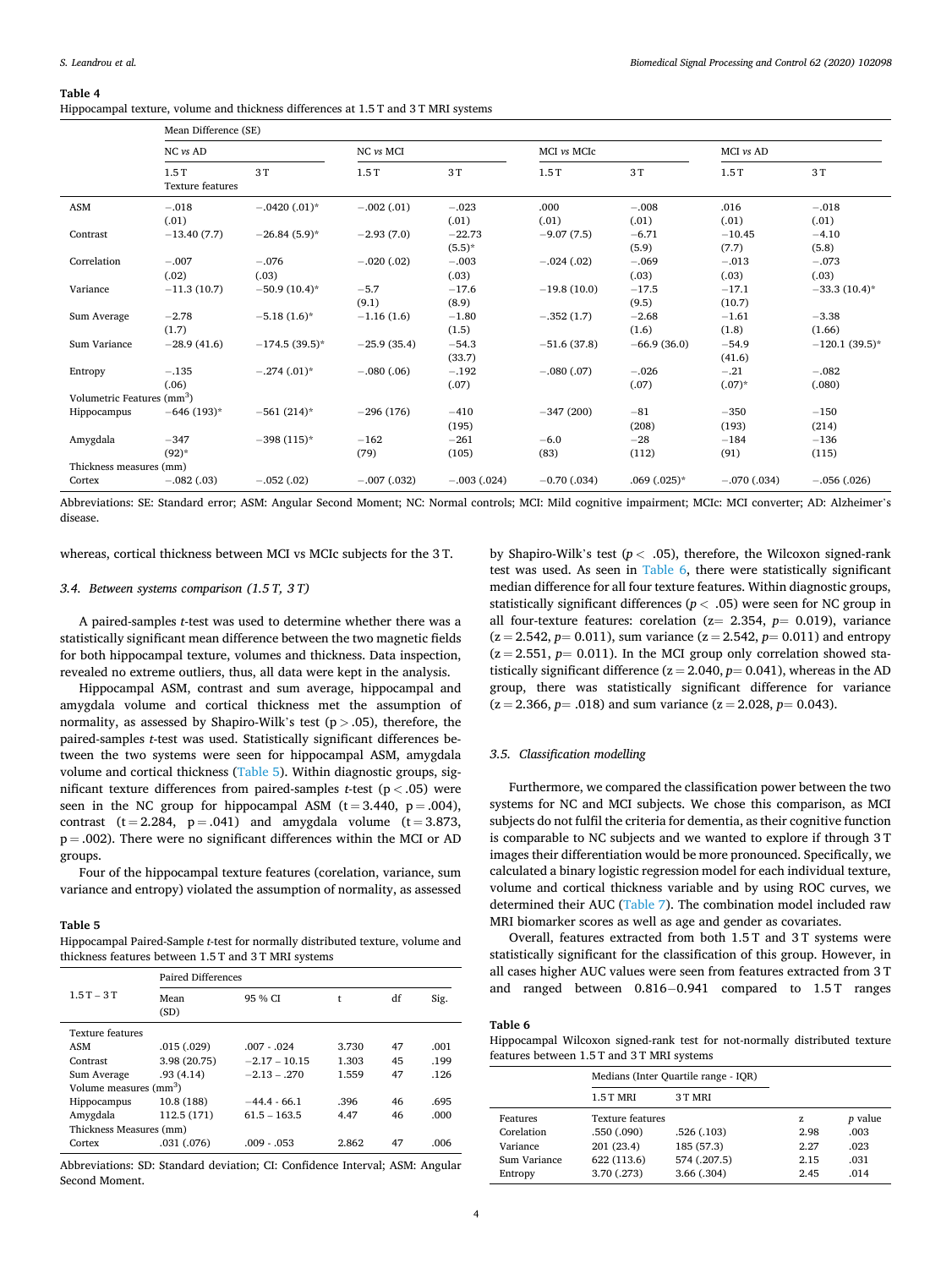#### <span id="page-4-0"></span>**Table 7**

Classification of NC from MCI subjects through textural, volumetric and thickness features extracted from 1.5 T and 3 T MRI systems

| Texture                               | 1.5T       |               | 3T         |               | <i>p</i> value |       |
|---------------------------------------|------------|---------------|------------|---------------|----------------|-------|
| Features                              | <b>AUC</b> | 95 % CI       | <b>AUC</b> | 95 % CI       | 1.5T           | 3T    |
| <b>Texture features</b>               |            |               |            |               |                |       |
| <b>ASM</b>                            | 0.806      | $0.629 -$     | 0.837      | $0.691 -$     | 0.006          | 0.002 |
|                                       |            | 0.983         |            | 0.982         |                |       |
| Contrast                              | 0.816      | $0.652 -$     | 0.941      | $0.848 -$     | 0.004          | 0.000 |
|                                       |            | 0.981         |            | 1.000         |                |       |
| Correlation                           | 0.806      | $0.631 -$     | 0.816      | $0.645 -$     | 0.006          | 0.004 |
|                                       |            | 0.981         |            | 0.987         |                |       |
| Variance                              | 0.811      | $0.638 -$     | 0.827      | $0.671 -$     | 0.005          | 0.003 |
|                                       |            | 0.985         |            | 0.982         |                |       |
| Sum Average                           | 0.796      | $0.621 -$     | 0.827      | $0.668 -$     | 0.008          | 0.003 |
|                                       |            | 0.970         |            | 0.985         |                |       |
| Sum Variance                          | 0.816      | $0.645 -$     | 0.827      | $0.673 -$     | 0.004          | 0.003 |
|                                       |            | 0.987         |            | 0.980         |                |       |
| Entropy                               | 0.839      | $0.683 -$     | 0.824      | $0.663 -$     | 0.004          | 0.003 |
|                                       |            | 0.996         |            | 0.985         |                |       |
| Volume measures (mm <sup>3</sup> )    |            |               |            |               |                |       |
| Hippocampus                           | 0.867      | $0.721 - 1.0$ | 0.893      | $0.764 - 1.0$ | 0.001          | 0.000 |
| Amygdala                              | 0.907      | $0.778 - 1.0$ | 0.918      | $0.813 - 1.0$ | 0.000          | 0.000 |
| Thickness measures (mm <sup>2</sup> ) |            |               |            |               |                |       |
| Cortex                                | 0.824      | $0.658 -$     | 0.802      | $0.622 -$     | 0.004          | 0.008 |
|                                       |            | 0.990         |            | 0.982         |                |       |

Abbreviations: AUC: area under curve; CI: confidence interval; ASM: Angular Second Moment, ICV: Intracranial Volume.

#### $(0.796 - 0.907)$ .

#### **4. Discussion**

The main objective of this study was to evaluate whether a higher magnetic field, such as from a 3 T MRI, could capture more significant differences on MCI and AD subjects from a 1.5 T MRI. Specifically, smaller scale changes derived from hippocampal texture, and larger scale changes derived from hippocampal and amygdala volume and cortical thickness were extracted from both 1.5 T and 3 T systems and their values between NC, MCI and AD subjects were compared.

As seen in [Table 4](#page-3-0), texture features extracted from 3 T, revealed statistically significant differences among the groups in more cases compared to 1.5 T which showed statistically significant difference only for entropy in MCI *vs* AD group. Similar findings were also reported in the study by Macdonald et al.,  $[21]$  $[21]$  where it was also documented that the 3 T system was able to detect more changes that were not apparent at the 1.5 T system. This finding can be attributed to the fact that due to the higher SNR of the 3T images, degenerative changes are more easily detectable [\[19](#page-5-0)]. Furthermore, both systems had the same results regarding volumetric measures, revealing statistically significant results for NC *vs* AD group only, for both hippocampus and amygdala. It seems that both hippocampal and amygdala atrophy magnitude is comparable and this was also seen in another study [[9](#page-5-0)]. In general, it seems that both magnetic strengths do not significantly differ in their power to detect atrophy changes and this finding is consistent with the study by Ho et al., 2010 [\[35](#page-5-0)].

The finding of capturing more statistically significant changes with texture compared to volume, suggests that texture changes occur earlier than atrophy and they can be captured from structural MRI. This finding is also supported by a recent study by Lee et al., [\[23](#page-5-0)] and Sørensen et al., [[24\]](#page-5-0), where it was found that MRI hippocampal texture features predicted progression to AD earlier than hippocampal volume. Probably, this explains the fact that no volumetric changes were seen for the groups where MCI subjects were included as their neurodegeneration is not as advanced as in AD subjects; however, their neurodegenerative changes were captured by texture features.

In the between systems comparison, the paired-samples *t*-test and Wilcoxon signed-rank test [\(Table 5 and Table 6\)](#page-3-0) revealed statistically

significant differences between 1.5 T and 3 T, in five of the seven texture features, whereas hippocampal volume did not. No hippocampal volume differences between 1.5 T and 3 T were also reported by Macdonald et al., [\[21](#page-5-0)], for both automated and manual hippocampal segmentations. Similar hippocampal atrophy patterns between the 1.5 T and 3 T MRI systems were also reported by Chow et al., [\[19](#page-5-0)]. Amygdala volume and cortical thickness also revealed statistically significant differences between the two magnetic strengths.

Higher AUC values were seen from the features extracted from the 3 T system in the classification of NC from MCI subjects. We investigated specifically this group, as is of great importance to detect accurately MCI subjects instead of AD subjects, in order to provide them with the appropriate cure before converting to AD. Similar to other studies [\[19](#page-5-0)], [[21\]](#page-5-0), the discriminative ability was similar between the two systems, although, AUCs in 3 T were also higher.

In this study, Haralick features generated from the Gray Level Cooccurrence Matrix (GLCM) to determine the group differences were computed. Haralick texture features were also used in both Positron Emission Tomography (PET) [[36\]](#page-5-0) and structural MRI [[14\]](#page-5-0), [[15](#page-5-0)] [\[37](#page-5-0)], studies. One of the first studies that used Haralick features was the study by Freeborough and Fox, 1998 [\[15](#page-5-0)] where it was found that MRI texture features could aid in the diagnosis and tracking of the Alzheimers disease. Haralick features were also used in the recent study by Luk., et al., (2018) [[14\]](#page-5-0) MRI were texture features were extracted from the whole brain and their AUCs ranged between 0.722 – 0.866 in the discrimination between NC and AD subjects. Furthermore, the study by Gao et al., 2018 [\[37](#page-5-0)] showed that the addition of texture features effectively improved the classification of AD and the prediction of MCI conversion to AD. However, texture is not a frequently used method compared to others such as volumetry, perhaps, due to its difficulty in understanding its concept and terms.

One major limitation of this study is the small sample size. Furthermore, we had access only to 1.5 T and 3 T data. Nowadays, MRI systems with higher magnetic fields are also available such as 7 T and perhaps they could reveal more statistically significant differences between texture characteristics and superior possibilities for detecting between-group differences. However, higher magnetic fields are more susceptible to chemical shift artifacts, and this could be also an area of research on how this artifact affect quantitative imaging compared to 1.5 T. Perhaps, another limitation could be the fact that the ADNI 3 T protocol was designed in such way in order the tissue contrast would match the 1.5 T scans [[38](#page-5-0)]. This could affect the comparison between the two systems or even the effectiveness of the 3 T system. Future studies could include longitudinal analysis between the two systems and evaluate if 3 T systems could capture more changes with time.

# **5. Conclusions**

In this study structural MRI features were extracted from both 1.5 T and 3 T images of NC, MCI and AD subjects. In general, the texture features extracted from 3 T revealed statistically significant differences for more features compared to 1,5 T, whereas for the larger scale changes such as volume and cortical thickness the two systems appear to have similar results. These findings, suggest that 3 T images, seem to enhance brain neurodegeneration as captured by texture analysis, perhaps due to higher CNR and SNR provided by stronger magnetic fields. The added value in the literature from this study is the fact that through texture features extracted from a 3 T MRI, it is possible to detect even more changes in texture features compared to texture features extracted from a 1.5 T, which could lead to an even earlier diagnosis.

\*The mean difference is significant at the 0.05 level

# **CRediT authorship contribution statement**

**Stephanos Leandrou:** Conceptualization, Investigation, Methodology. **Stephanie Constanti:** Data curation. **Constantinos S. Pattichis:**